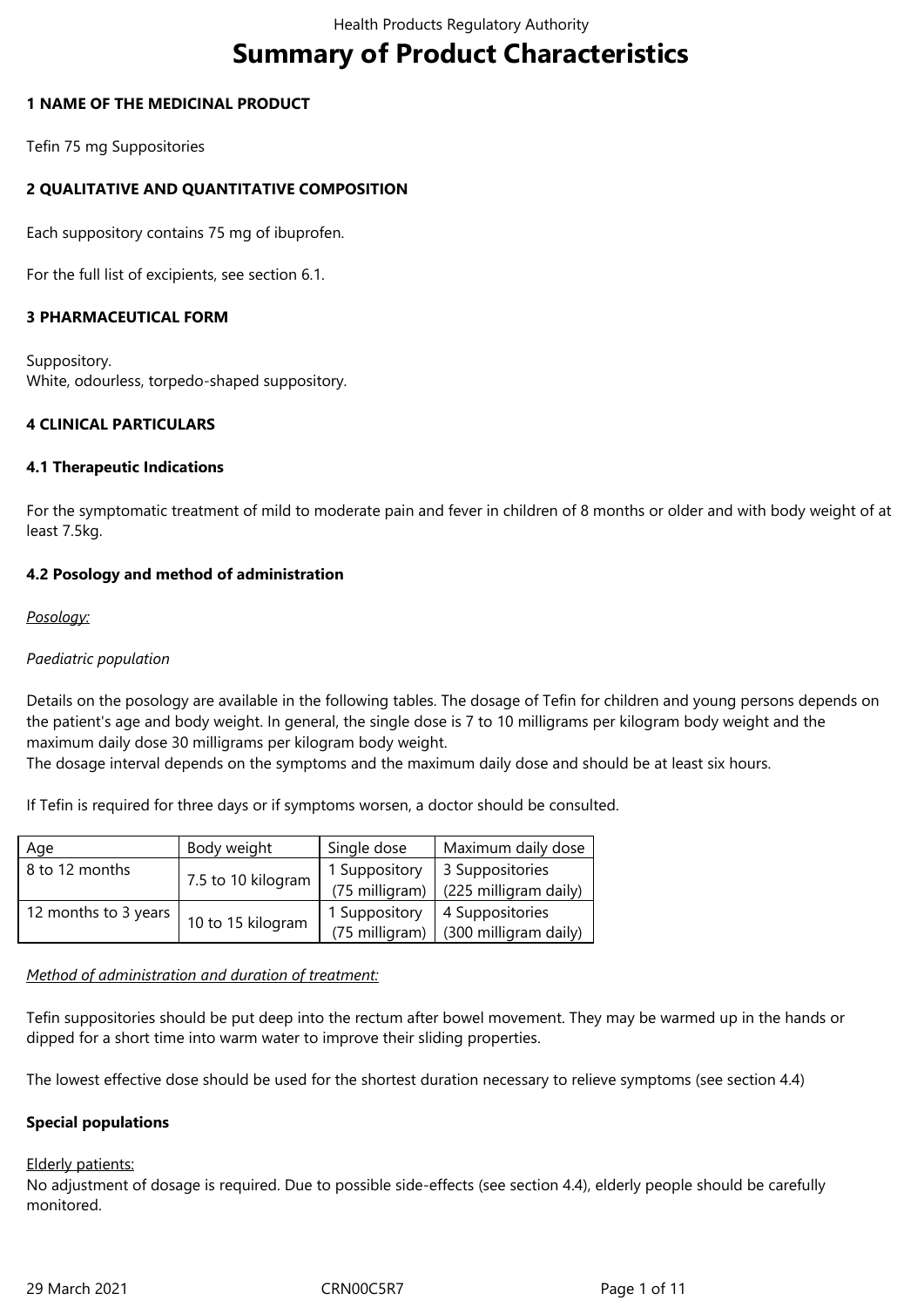# Impaired renal function:

No reduction of dosage is required in patients with slightly to moderately impaired renal function (patients with severe renal insufficiency: see section 4.3.).

## Impaired liver function:

No reduction of dosage is required in patients with slightly to moderately impaired liver function (patients with severe liver disorder: see section 4.3.).

# Children and adolescents:

Due to the dosage of their active substance, Tefin 75 milligram suppositories are not suitable for the treatment of children with a body weight below 7.5 kilograms (8 months).

# **4.3 Contraindications**

Tefin is contraindicated in the presence of the following disorders:

- hypersensitivity to ibuprofen or to any of the excipients,
- known reactions like bronchospasm, angioedema, asthma, rhinitis or urticaria to the ingestion of acetylsalicylic acid or any other NSAIDs in the past,
- residual disorders of the blood count,
- active gastric or duodenal ulcer or haemorrhage with at least two clearly identified episodes of proven ulceration or bleeding or history of such disorders,
- history of gastrointestinal bleeding or perforation due to treatment with NSAIDs,
- cerebrovascular or other active bleeding,
- severe impairment of liver or kidney function,
- severe heart failure (NYHA Class IV)
- in the last three months of pregnancy (see section 4.6).

Due to the dosage of their active substance, Tefin 75 milligram suppositories are not suited for the treatment of children with a body weight below 7.5 kilograms (8 months).

#### **4.4 Special warnings and precautions for use**

#### Gastrointestinal safety

The concomitant use of Tefin and other NSAIDs including selective Cox-2 inhibitors should be avoided.

The intensity of adverse reactions can be diminished by giving the smallest effective amount over the shortest possible period (see section 4.2 and gastrointestinal and cardiovascular risks in the following text).

#### **Elderly patients:**

Undesirable effects, especially gastrointestinal bleeding and perforation, including fatalities, occur with greater frequency in elderly patients on NSAIDs (see section 4.2).

#### Gastrointestinal bleeding, ulcers and perforation:

Gastrointestinal bleeding, ulcers or perforation, even with fatal outcome, have been reported in connection with all NSAIDs. These reactions occurred with or without previous warning symptoms at any time during treatment and in patients with or without a history of severe gastrointestinal events.

In patients with a history of gastric or duodenal ulcers and in elderly subjects, the risk of gastrointestinal bleeding, ulceration and perforation rises with increasing doses of NSAIDs, especially if these ulcers were associated with bleeding and perforation (see section 4.3 "Contraindications"). In such cases, treatment should be started with the smallest dose. Combination of NSAIDs with medicinal products protecting the gastrointestinal tract (e.g. misoprostol or proton pump inhibitors) should be considered. This applies also to patients needing low-dose acetylsalicylic acid or other active substances which increase the risk of gastrointestinal side-effects (see below and section 4.5).

Patients who have been affected with gastrointestinal disorders, especially elderly people, should report any unusual gastrointestinal symptoms (especially gastrointestinal bleeding), particularly at the start of therapy.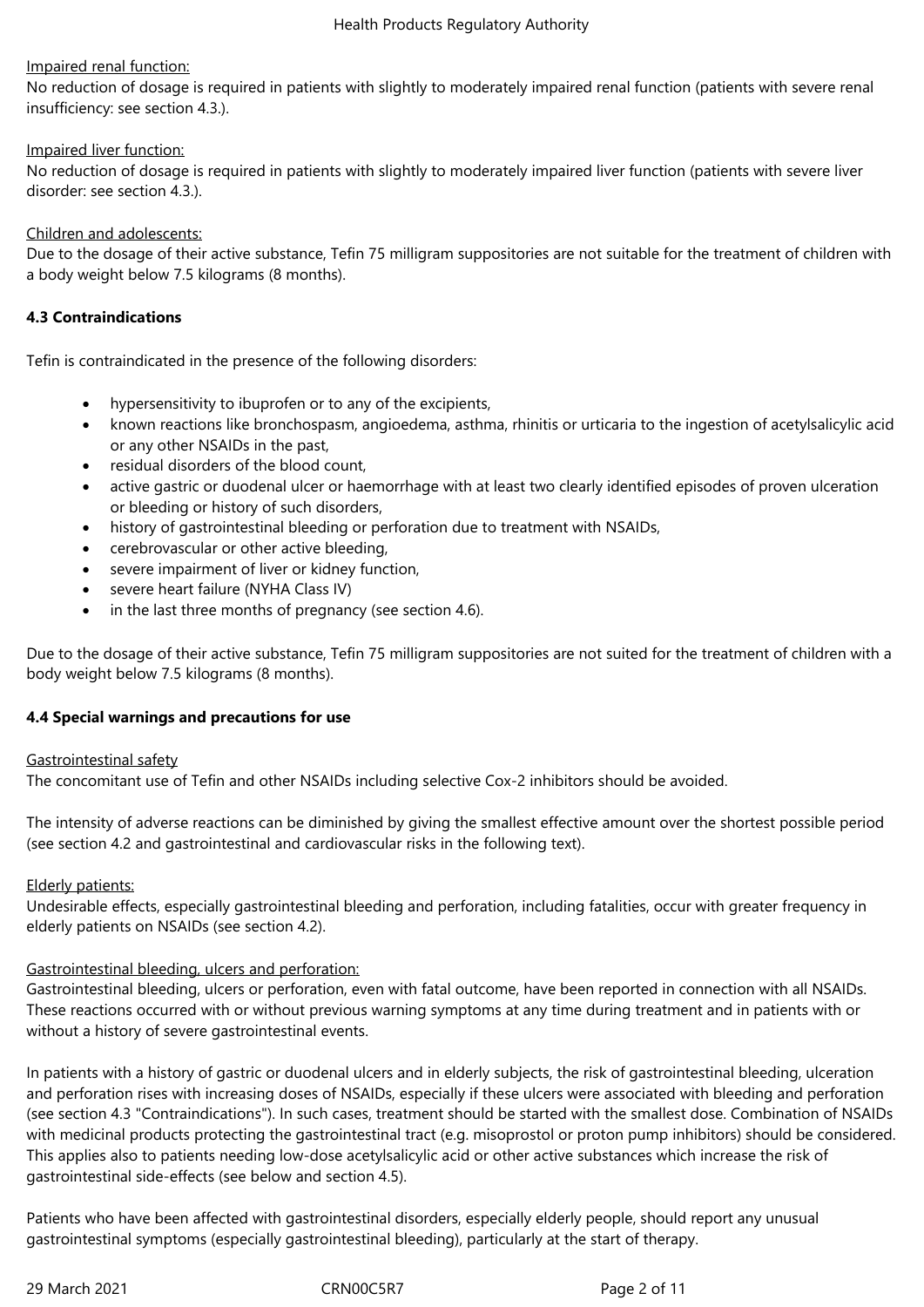Caution must be exercised in patients who concomitantly receive medicinal products which might increase the risk of gastric toxicity or bleeding, such as oral corticoids, anticoagulants like warfarin, selective serotonin uptake inhibitors or platelet aggregation inhibitors like acetylsalicylic acid (see section 4.5).

Treatment with Tefin must be discontinued when the patient develops gastrointestinal bleeding and ulcers.

NSAIDs should be used with caution in patients with a history of gastrointestinal disease (ulcerative colitis, Crohn's disease), because their condition may get worse (see section 4.8).

## Cardiovascular and cerebrovascular effects:

Caution must be exercised in patients having a history of high blood pressure and/or myocardial insufficiency (heart failure), since fluid retention, hypertension and oedema have been reported in connection with the use of NSAIDs (the physician or pharmacist should be consulted before start of treatment).

Clinical studies suggest that use of ibuprofen, particularly at a high dose (2400 mg/day) may be associated with a small increased risk of arterial thrombotic events (for example myocardial infarction or stroke). Overall, epidemiological studies do not suggest that low dose ibuprofen (e.g. ≤ 1200 mg/day) is associated with an increased risk of arterial thrombotic events.

Patients with uncontrolled hypertension, congestive heart failure (NYHA II-III), established ischaemic heart disease, peripheral arterial disease, and/or cerebrovascular disease should only be treated with ibuprofen after careful consideration and high doses (2400 mg/day) should be avoided.

Careful consideration should also be exercised before initiating long-term treatment of patients with risk factors for cardiovascular events (e.g. hypertension, hyperlipidaemia, diabetes mellitus, smoking), particularly if high doses of ibuprofen (2400 mg/day) are required.

# Severe skin reactions

Serious skin reactions, some of them fatal, including exfoliative dermatitis, Stevens-Johnson syndrome, and toxic epidermal necrolysis have been reported rarely in association with the use of NSAIDSs (see section 4.8). Patients appear to be at highest risk of these reactions early in the course of therapy, the onset of the reaction occurring in the majority of cases within the first month of treatment. Acute generalised exanthematous pustulosis (AGEP) has been reported in relation to ibuprofen-containing products. Ibuprofen should be discontinued, at the first appearance of signs and symptoms of severe skin reactions, such as skin rash, mucosal lesions, or any other sign of hypersensitivity.

# *Masking of symptoms of underlying infections:*

Tefin can mask symptoms of infection, which may lead to delayed initiation of appropriate treatment and thereby worsening the outcome of the infection. This has been observed in bacterial community acquired pneumonia and bacterial complications to varicella. When Tefin is administered for fever or pain relief in relation to infection, monitoring of infection is advised. In non-hospital settings, the patient should consult a doctor if symptoms persist or worsen.

Exceptionally, varicella can be at the origin of serious cutaneous and soft tissue infectious complications. To date, the contributing role of NSAIDs in the worsening of these infections cannot be ruled out. Thus, it is advisable to avoid use of Tefin suppositories in case of varicella.

# Other notes:

Tefin should only be used after balancing of risks and benefits in case of:

- congenital disturbance of porphyrin metabolism (e. g. acute intermittent porphyria),
- systemic lupus erythematosus (SLE) and mixed collagen disease (mixed connective tissue disease) (see section 4.8).

Close medical supervision is necessary in the presence of:

- gastrointestinal disorders or chronic inflammatory intestinal disease (ulcerative colitis, Crohn's disease),
- hypertension or cardiac failure,
- impaired renal function,
- hepatic dysfunction,
- immediately after major surgery,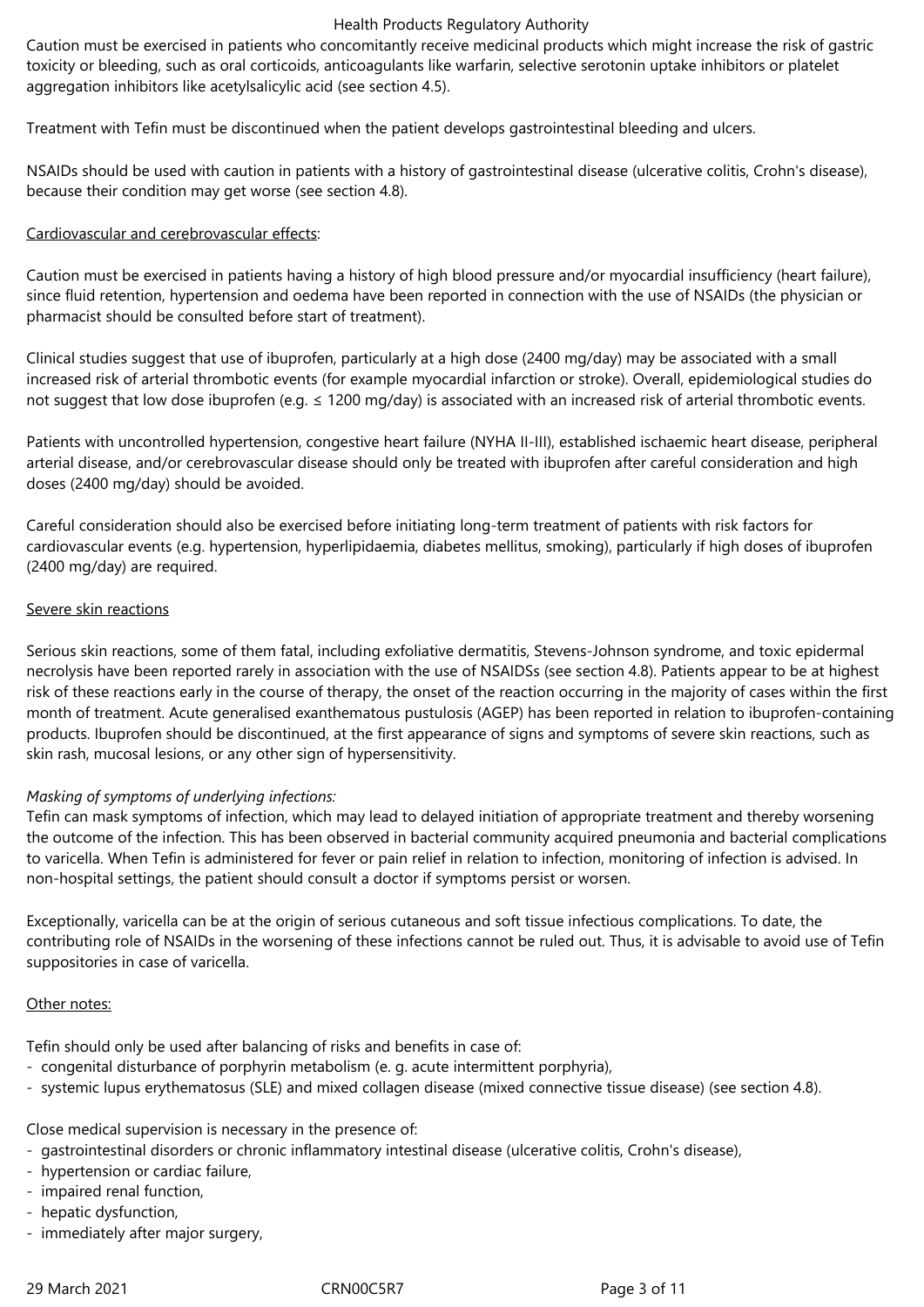- in patients with hay fever, nasal polyps or chronic obstructive airways disease, since these patients are at greater risk of allergic reactions, which may be manifested as asthmatic attacks (analgesic asthma), Quincke's oedema or urticaria, - in patients developing allergic reactions to other drugs, because they are at greater risk of hypersensitivity reactions to Tefin suppositories.

Severe acute hypersensitivity reactions such as anaphylactic shock have very rarely been seen. Treatment with Tefin should be stopped when the patient shows the first signs of hypersensitivity reactions. Professional assistance should be sought immediately to institute appropriate measures to eliminate these symptoms.

Ibuprofen, the active substance of Tefin, may cause a temporary inhibition of blood platelet function (platelet aggregation). Patients with coagulation disorders (e.g. idiopathic thrombocytopaenic purpura (ITP), intracranial haemorrhage or bleeding diathesis) should therefore be carefully monitored.

There is a risk of renal impairment in dehydrated children. Caution is required in patients with renal impairment (see section 4.3) since renal function may deteriorate. The habitual use of analgesics, especially of active substance mixtures, may lead to permanent kidney damage including the risk of kidney failure (analgesic nephropathy).

Caution is required in patients with hepatic impairment (see section 4.3 and 4.8)

In case of long-term treatment with Tefin liver and kidney function should be monitored and blood counts should be carried out on a regular basis.

Elderly patients are particularly susceptible to the adverse effects of NSAIDs. Prolonged use of NSAIDs in the elderly is not recommended. Where prolonged therapy is required, patients should be reviewed regularly.

Improper use of large amounts of analgesics for extended periods of time may cause headache, which must not be treated with increased doses of the medicinal product concerned.

Alcoholic beverages in combination with NSAIDs may increase the side-effects caused by their active substance, especially reactions affecting the gastrointestinal tract and the central nervous system.

There is some evidence that drugs which inhibit cyclo-oxygenase/prostaglandin synthesis may cause impairment of female fertility by an effect on ovulation. This is reversible on withdrawal of treatment (see section 4.6).

Bronchospasm may be precipitated in patients suffering from, or with a history of, bronchial asthma or allergic disease.

Caution is required in patients with disorders of the anus or lower rectum.

# **4.5 Interaction with other medicinal products and other forms of interactions**

Ibuprofen (as with other NSAIDs) should be given with great caution in combination with the following active substances:

#### Acetylsalicylic acid

Concomitant administration of ibuprofen and acetylsalicylic acid is not generally recommended because of the potential of increased adverse effects. Experimental data suggest that ibuprofen may competitively inhibit the effect of low dose acetylsalicylic acid on platelet aggregation when they are dosed concomitantly. Although there are uncertainties regarding extrapolation of these data to the clinical situation, the possibility that regular, long-term use of ibuprofen may reduce the cardioprotective effect of low-dose acetylsalicylic acid cannot be excluded. No clinically relevant effect is considered to be likely for occasional ibuprofen use (see section 5.1).

#### Other NSAIDs:

Owing to synergistic effects, the concomitant use of several NSAIDs including selective Cox-2 inhibitors may increase the risk of gastrointestinal ulcers and bleeding. Ibuprofen should therefore not be given in combination with other NSAIDs (see section 4.4).

#### Digoxin, phenytoin, lithium:

The concomitant use of Tefin with digoxin, phenytoin or lithium medications can increase the plasma level of these drugs. As a rule, the plasma-lithium-level, plasma-digoxin- and plasma-phenytoin-level need not to be controlled, if ibuprofen is used properly (not more than 3 days).

29 March 2021 **CRNOOC5R7** Page 4 of 11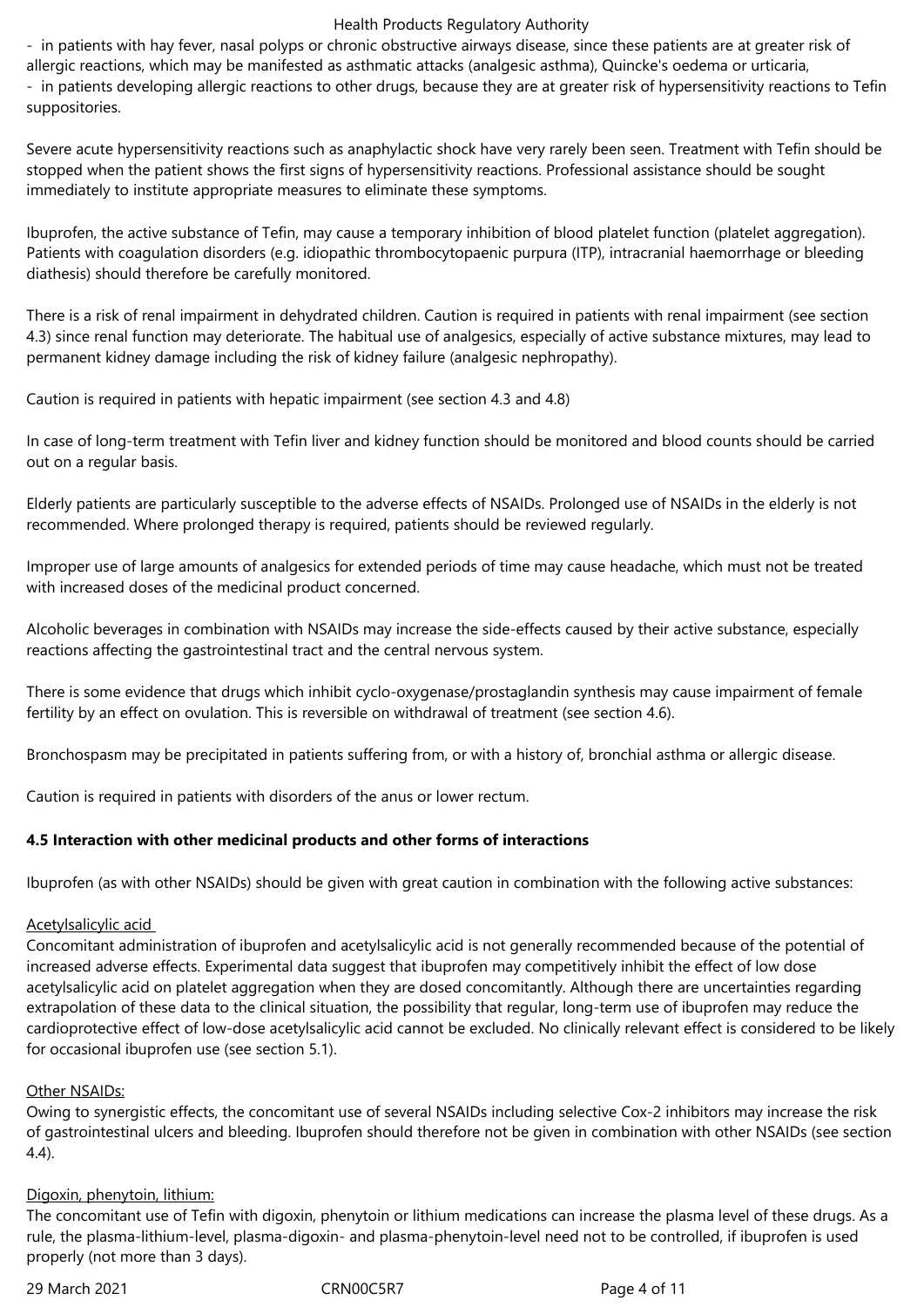# Diuretics, ACE inhibitors, adrenergic beta-antagonists and angiotensin-II inhibitors:

NSAIDs may reduce the effects of diuretics and antihypertensives. In patients with impaired renal function (e.g. dehydrated or elderly patients), the concomitant use of ACE inhibitors, adrenergic beta-antagonists or angiotensin-II inhibitors with drugs inhibiting cyclooxygenase may cause renal function to get worse and acute renal failure may ensue. This reaction is usually reversible. Such drug combinations should therefore be used with caution, especially in the elderly patients. Patients should be adequately hydrated before treatment with Tefin is initiated and adequate hydration maintained during treatment. Regular renal function tests after the start of treatment should be considered.

The concurrent use of Tefin and potassium-sparing diuretics may lead to hyperkalaemia.

## Glucocorticoids:

Increased risk of gastrointestinal ulcers and bleeding (see section 4.4).

Platelet aggregation inhibitors like acetylsalicylic acid, dipyridamole, clopidogrel and selective serotonin uptake inhibitors: Increased risk of gastrointestinal bleeding (see section 4.4).

# Methotrexate:

The treatment of Tefin within 24 hours before or after the use of methotrexate may increase the concentration of methotrexate and its toxic action.

# Ciclosporin:

The risk of damage to the kidneys by ciclosporin is increased by the concomitant use of NSAIDs. This effect cannot be ruled out for combinations of ciclosporin with ibuprofen.

#### Anticoagulant agents:

NSAIDs may increase the action of anticoagulants like warfarin and heparin (see section 4.4). It is considered unsafe to take NSAIDs in combination with warfarin or heparin unless under direct medical supervision.

## Sulphonylureas:

Clinical studies have revealed that NSAIDs interact with oral antidiabetics (sulphonylureas). Although interactions between ibuprofen and sulphonylureas have not been reported, monitoring blood glucose levels is advised in patients receiving these drugs concomitantly.

#### Tacrolimus:

Concurrent use of tacrolimus and ibuprofen increases the risk of renal toxicity.

#### Zidovudine:

There is some evidence to suggest that this active substance increases the risk of haemarthrosis or haematoma in HIV- positive haemophiliacs, who concomitantly receive zidovudine and ibuprofen.

#### Probenicid and sulphinpyrazone:

Products containing probenecid or sulphinpyrazone may delay the metabolism and excretion of ibuprofen.

#### Aminoglycosides:

Reduction in renal function may occur in susceptible individuals with decreased elimination of aminoglycoside and increased plasma concentrations.

#### Mifepristone:

NSAIDs should not be used for 8-12 days after mifepristone administration as NSAIDs can reduce the effect of mifepristone.

#### Quinolone antibiotics:

Animal data indicate that NSAIDs can increase the risk of convulsions associated with quinolone antibiotics. Patients taking NSAIDs and quinolones may have an increased risk of developing convulsions.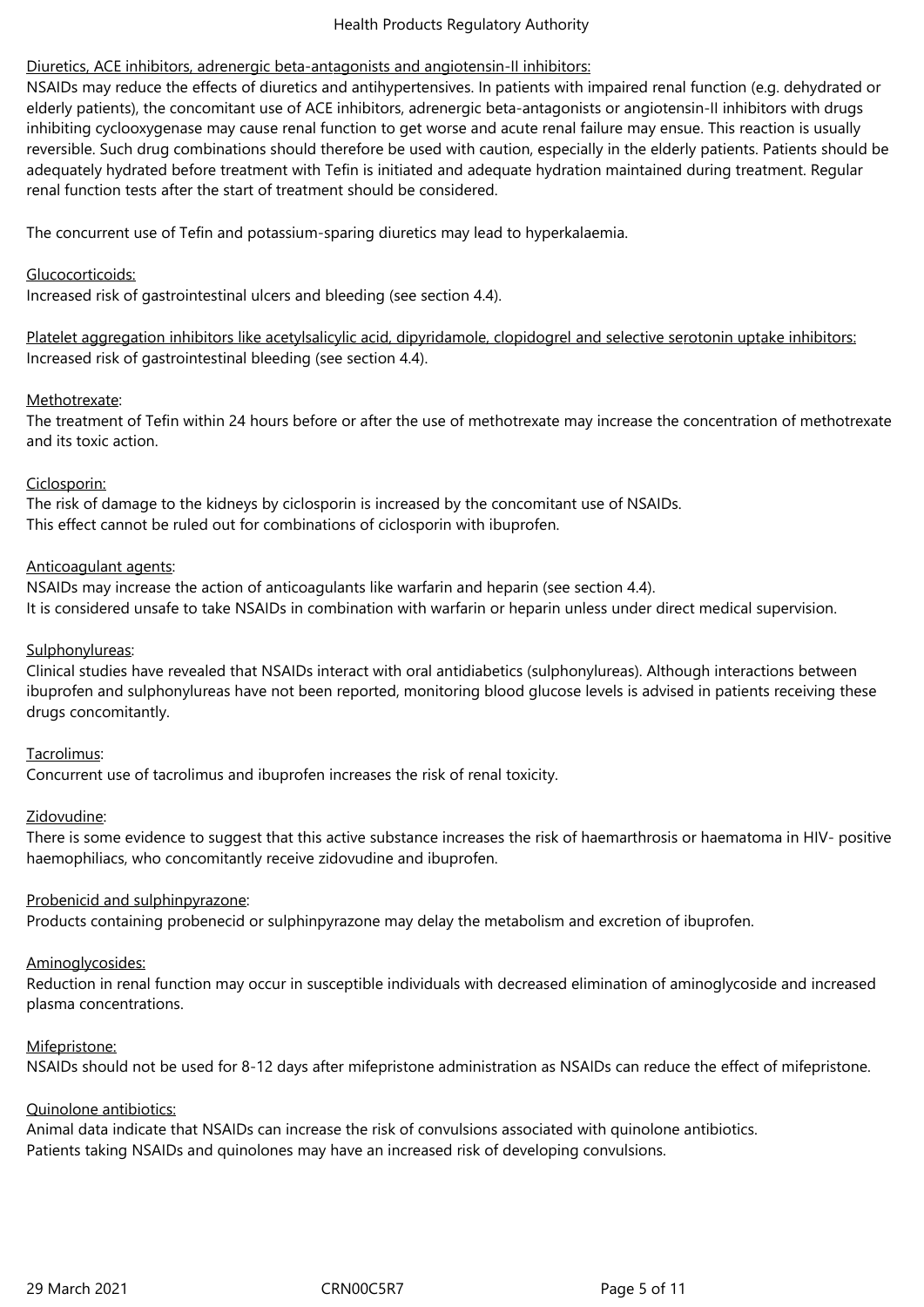# **4.6 Fertility, pregnancy and lactation**

#### **Pregnancy**

Inhibition of prostaglandin synthesis may adversely affect the pregnancy and/or the embryo/foetal development. Data from epidemiological studies raise concern about an increased risk of miscarriage and of malformations after use of prostaglandin synthesis inhibitors in early pregnancy. The risk is believed to increase with dose and duration of therapy.

Animal studies have shown that the use of prostaglandin inhibitors leads to increased loss before and after implantation and to embryofoetal lethality. Furthermore, an increased incidence of various malformations, including cardiovascular malformations has been observed in animals receiving a prostaglandin inhibitor during organogenesis.

During the first and second trimester of pregnancy, ibuprofen should not be given unless clearly necessary. If ibuprofen is used by a woman attempting to conceive, or during the first and second trimester of pregnancy, the dose should be kept as low and duration of treatment as short as possible.

During the third trimester of pregnancy, all prostaglandin synthesis inhibitors may expose;

the foetus to:

- cardiopulmonary toxicity (with premature closure of the ductus arteriosus and pulmonary hypertension);
- renal dysfunction, which may progress to renal failure with oligo-hydroamniosis;

the mother and the child, at the end of pregnancy, to:

- possible prolongation of bleeding time, an anti-aggregating effect which may occur even at very low doses;
- inhibition of uterine contractions resulting in delayed or prolonged labour.

the mother to:

increased formation of oedema

Consequently, ibuprofen is contraindicated during the third trimester of pregnancy.

#### Breast-feeding

Ibuprofen and its metabolites are excreted in human breast milk only in very small amounts. Since deleterious effects on the infant have not been observed, lactation need not usually be stopped, as long as the medicinal product is given for a short period of time.

#### Fertility

There is some evidence that active substances which inhibit cyclooxygenase / prostaglandin synthesis may cause impairment of female fertility by an effect on ovulation. This is reversible on withdrawal of treatment.

#### **4.7 Effects on ability to drive and use machines**

As Tefin suppositories given in high doses may cause central nervous system-related side-effects such as fatigue and dizziness, the patient's reaction can be modified and his ability to drive a car or operate machinery can be impaired. This is especially true when alcoholic beverages are taken simultaneously.

#### **4.8 Undesirable effects**

Undesirable effects are presented according to the following incidence: Very common (> 1/10) Common (> 1/100 to < 1/10) Uncommon (> 1/1,000 to < 1/100) Rare (> 1/10,000 to < 1/1,000) Very rare (< 1/10,000) Not known (Incidence cannot be estimated from the available data)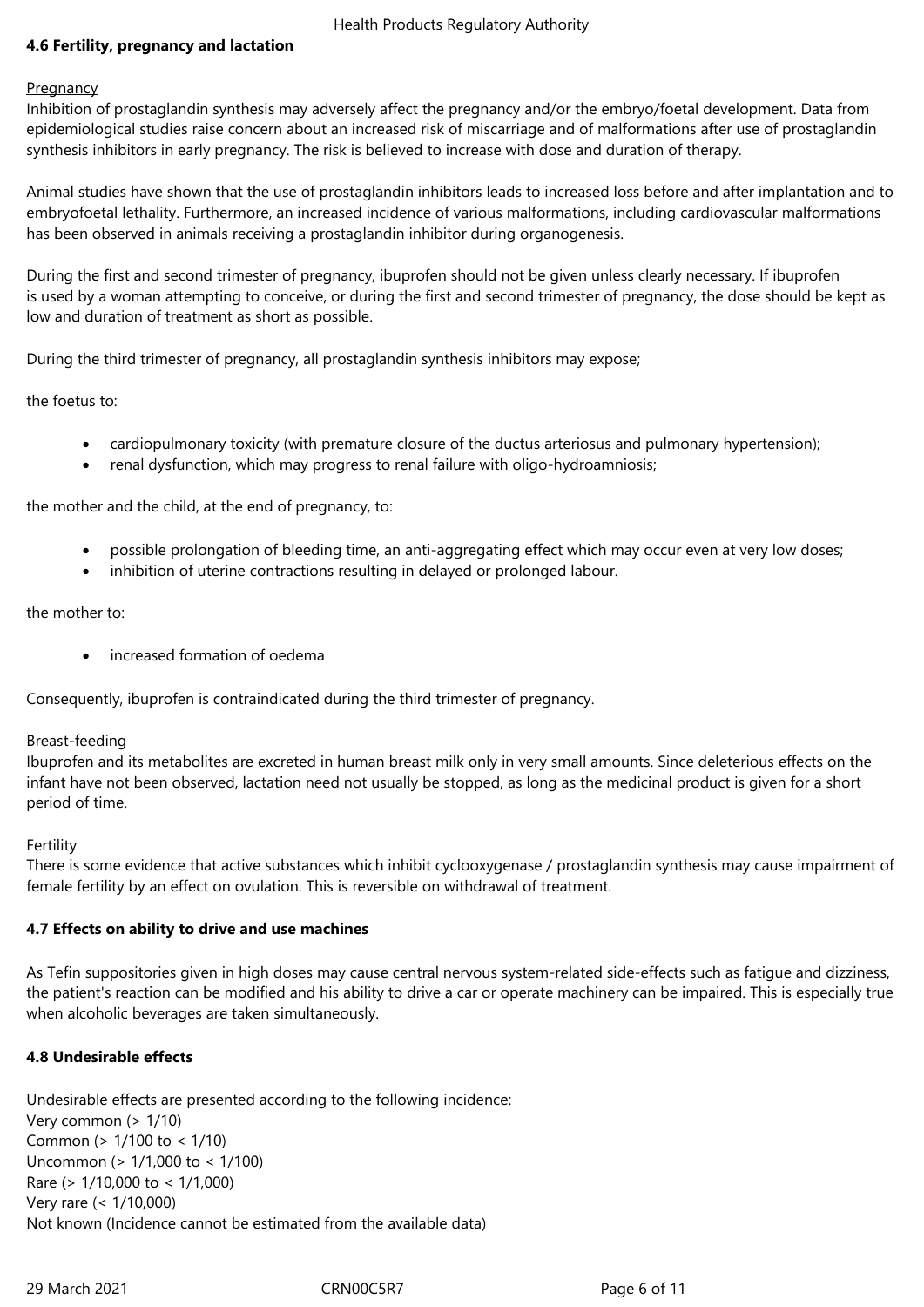The following list of undesirable effects contains all known side-effects observed during treatment with ibuprofen, including those reported by patients suffering from rheumatism and undergoing long-term therapy with large doses of this drug. Incidence rates exceeding very rare reports relate to short-term treatment with daily doses of up to 1,200 milligrams of orally given ibuprofen and not more than 1,800 milligrams administered in the form of suppositories (24 suppositories of Tefin 75 milligrams).

As regards the following undesirable effects, it should be kept in mind that most of them are dose-related and vary considerably among individuals.

The most common side-effects affect the gastrointestinal tract. Peptic ulcer, perforation or bleeding (including fatalities) may occur, especially in the elderly (see section 4.4). Nausea, vomiting, diarrhoea, flatulence, constipation, digestive complaints, abdominal pain, melaena, haematemesis, ulcerative stomatitis, aggravation of colitis and Crohn's disease (see section 4.4) have been reported in connection with the use of ibuprofen. Gastritis was observed less frequently. In particular, the risk of bleeding from the gastrointestinal tract depends on the dose range and the duration of treatment.

Oedema, hypertension and heart failure were reported in connection with the use of NSAIDs.

Clinical studies suggest that use of ibuprofen, particularly at a high dose (2400 mg/day) and in long-term treatment, may be associated with a small increased risk of arterial thrombotic events (for example myocardial infarction or stroke) (see section 4.4).

| <b>System Organ Class</b>              | <b>Frequency</b> | <b>Adverse Event</b>                                                                                                                                                                                                                                                                                                                                                                                            |
|----------------------------------------|------------------|-----------------------------------------------------------------------------------------------------------------------------------------------------------------------------------------------------------------------------------------------------------------------------------------------------------------------------------------------------------------------------------------------------------------|
| Cardiac disorders                      | Very rare        | Palpitation, heart failure, heart attack                                                                                                                                                                                                                                                                                                                                                                        |
| Blood and lymphatic system disorders   | Very rare        | Haemopoietic disorders (anaemia, leucopenia,<br>thrombocytopenia, pancytopenia, agranulocytosis). The first<br>signs may be: fever, sore throat, superficial ulcers in the mouth,<br>flu symptoms, lassitude, nasal bleeding and ecchymosis (see<br>note 1 below).                                                                                                                                              |
| Nervous system disorders               | Uncommon         | Nervous system disorders like headache, dizziness, insomnia,<br>agitation, irritability or fatigue.                                                                                                                                                                                                                                                                                                             |
| Eye disorders                          | Uncommon         | Vision disorders.                                                                                                                                                                                                                                                                                                                                                                                               |
| Ear and labyrinth disorders            | Rare             | Tinnitus.                                                                                                                                                                                                                                                                                                                                                                                                       |
| Gastrointestinal disorders             | Common           | Heartburn, abdominal pain, dyspepsia, nausea, diarrhoea,<br>flatulence, constipation and vomiting, minor blood loss from<br>the gastrointestinal tract, giving rise to anaemia in exceptional<br>cases.<br>The administration of suppositories may cause local irritation,<br>secretion of bloody mucus or painful defaecation.                                                                                 |
|                                        | Uncommon         | Gastrointestinal ulceration, sometimes accompanied by<br>gastrointestinal bleeding (haematemesis, melaena and<br>haematemesis) and perforation (gastrointestinal bleeding is<br>sometimes fatal, especially in the elderly) (see note 2 below).<br>Gastritis. Ulcerative stomatitis, aggravation of ulcerative colitis<br>and Crohn's disease (see section 4.4).                                                |
|                                        | Very rare        | Oesophagitis, pancreatitis.                                                                                                                                                                                                                                                                                                                                                                                     |
| Renal and urinary disorders            | Very rare        | Development of oedema, especially in patients with arterial<br>hypertension or renal insufficiency, nephrotic syndrome,<br>interstitial nephritis, which can be accompanied by acute renal<br>insufficiency.<br>Damage to the renal tissue (papillary necrosis) and elevated<br>uric acid concentrations in the blood are very rarely<br>encountered.<br>Decreased urea excretion can occur (see note 3 below). |
| Skin and subcutaneous tissue disorders | Very rare        | Erythema multiforme, purpura. Bullous and exfoliative skin<br>reactions like Stevens-Johnson syndrome and toxic epidermal                                                                                                                                                                                                                                                                                       |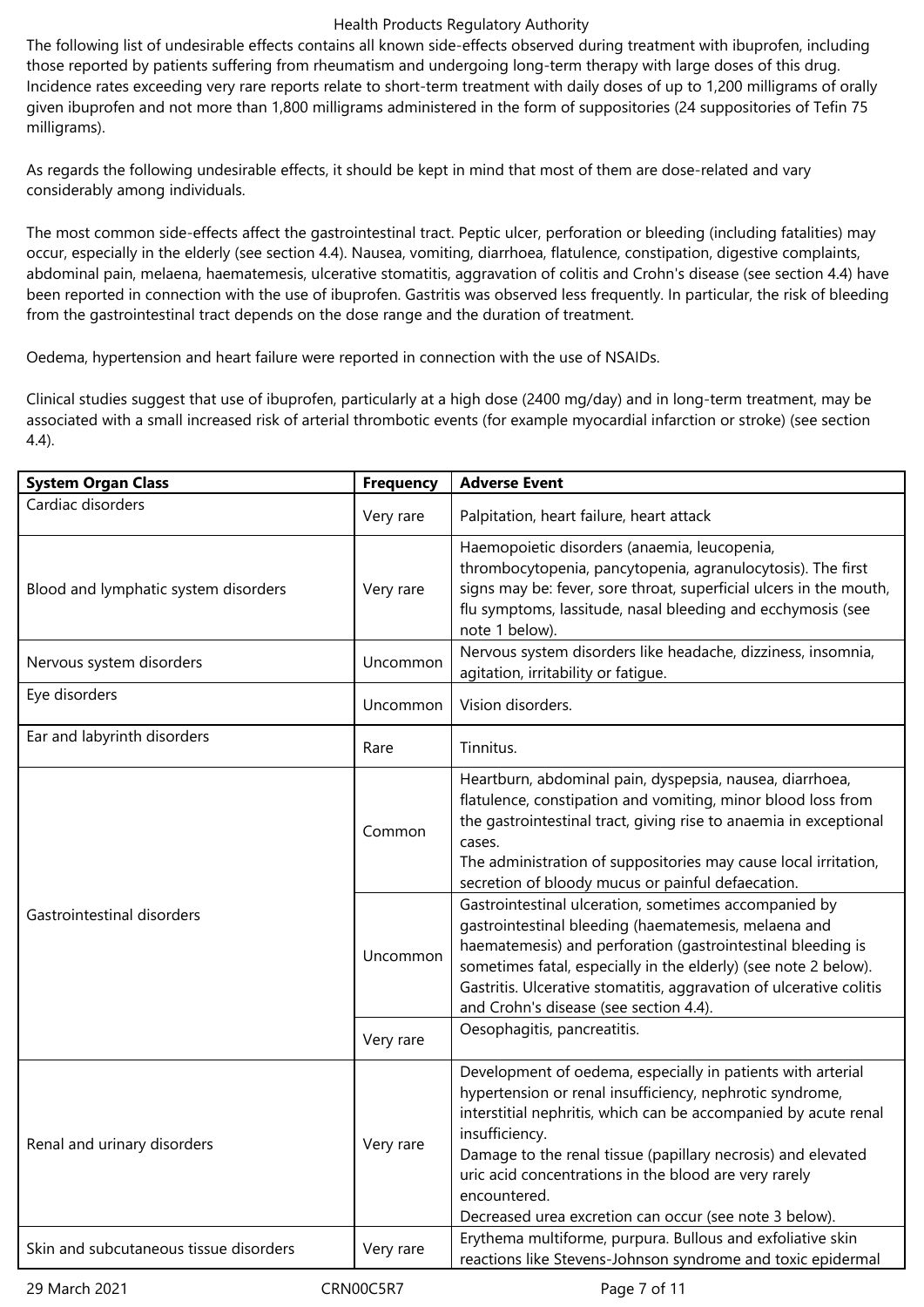|                                                 |            | affecting the soft tissues (see "Infections and infestations").                                                                                                                                                                                                                                                                                                                                                                                                                                                                                                                           |
|-------------------------------------------------|------------|-------------------------------------------------------------------------------------------------------------------------------------------------------------------------------------------------------------------------------------------------------------------------------------------------------------------------------------------------------------------------------------------------------------------------------------------------------------------------------------------------------------------------------------------------------------------------------------------|
|                                                 | Not known  | Drug reaction with eosinophilia and systemic symptoms (DRESS<br>syndrome), Acute generalised exanthematous pustulosis (AGEP),                                                                                                                                                                                                                                                                                                                                                                                                                                                             |
|                                                 |            | photosensitivity reactions.                                                                                                                                                                                                                                                                                                                                                                                                                                                                                                                                                               |
| Infections and infestations                     | Very rare  | Aggravation of infections (e.g. development of a necrotising<br>fasciitis) having a temporal association with the systemic<br>administration of non-steroidal anti-inflammatory drugs has<br>been reported. This reaction maybe related to the mode of the<br>action on non-steroidal anti-inflammatory drugs (see note 4<br>below).<br>During treatment with ibuprofen, symptoms of aseptic<br>meningitis with neck stiffness, headache, nausea, vomiting,<br>fever or disorientation have been observed. Patients with a<br>disease of the immune system (systemic lupus erythematosus, |
|                                                 |            | mixed connective tissue disease) seem to be predisposed.                                                                                                                                                                                                                                                                                                                                                                                                                                                                                                                                  |
| Vascular disorders                              | Very rare  | Arterial hypertension.                                                                                                                                                                                                                                                                                                                                                                                                                                                                                                                                                                    |
|                                                 | Uncommon   | Hypersensitivity reactions with rash, urticaria, itching and<br>asthmatic attacks (possibly with fall in blood pressure) (see note<br>5 below).                                                                                                                                                                                                                                                                                                                                                                                                                                           |
| Immune system disorders                         | Very rare  | Severe hypersensitivity reactions. These can be manifested as<br>facial oedema, swelling of the tongue, larynx with constriction<br>of the airways, tachycardia, fall in blood pressure including<br>life-threatening shock (anaphylaxis, angioedema or severe<br>shock) (see note 6 below).                                                                                                                                                                                                                                                                                              |
| Hepatobiliary disorders                         | Very rare  | Impaired liver function, liver damage, especially in patients on<br>long-term treatment, hepatic failure, acute hepatitis, cholestatic<br>jaundice, elevation of liver enzymes.                                                                                                                                                                                                                                                                                                                                                                                                           |
| Psychiatric disorders                           | Very rare: | Psychotic reactions, depression.                                                                                                                                                                                                                                                                                                                                                                                                                                                                                                                                                          |
| Respiratory, thoracic and mediastinal disorders | Very rare  | Respiratory tract reactivity comprising asthma, aggravated<br>asthma, bronchospasm or dyspnoea.                                                                                                                                                                                                                                                                                                                                                                                                                                                                                           |
|                                                 |            | Haemoglobin decreased, urea renal clearance decreased.                                                                                                                                                                                                                                                                                                                                                                                                                                                                                                                                    |

Notes (see reference numbers in the above table):

- 1. During long-term treatment, blood count should be monitored regularly.
- 2. Patients should be advised to stop treatment and immediately consult the doctor if severe epigastric pain, gastrointestinal bleeding, melaena or haematemesis occur.
- 3. Renal function should be monitored on a regular basis especially during long term treatment.
- 4. Patients should be advised to immediately consult a physician whenever infections occur or get worse during the treatment with Tefin. In such cases, the use of anti-infectives/antibiotics should be considered.
- 5. If symptoms of hypersensitivity occur, the patient should be advised to discontinue treatment with Tefin and consult the doctor immediately.
- 6. Symptoms of severe hypersensitivity may occur even after the first dose. If these symptoms occur, the patient should be advised to contact emergency services immediately.

# **Reporting of suspected adverse reactions**

Reporting suspected adverse reactions after authorisation of the medicinal product is important. It allows continued monitoring of the benefit/risk balance of the medicinal product. Healthcare professionals are asked to report any suspected adverse reactions via HPRA Pharmacovigilance, Earlsfort Terrace, Dublin, D02 XP77, Ireland; Tel: +353 1 6764971; Fax: +353 1 6762517. Website: www.hpra.ie; E-mail: medsafety@hpra.ie.

# **4.9 Overdose**

A dose in excess o[f 200mg/kg c](http://www.hpra.ie/)arries a [risk of causing toxic](mailto:medsafety@hpra.ie)ity.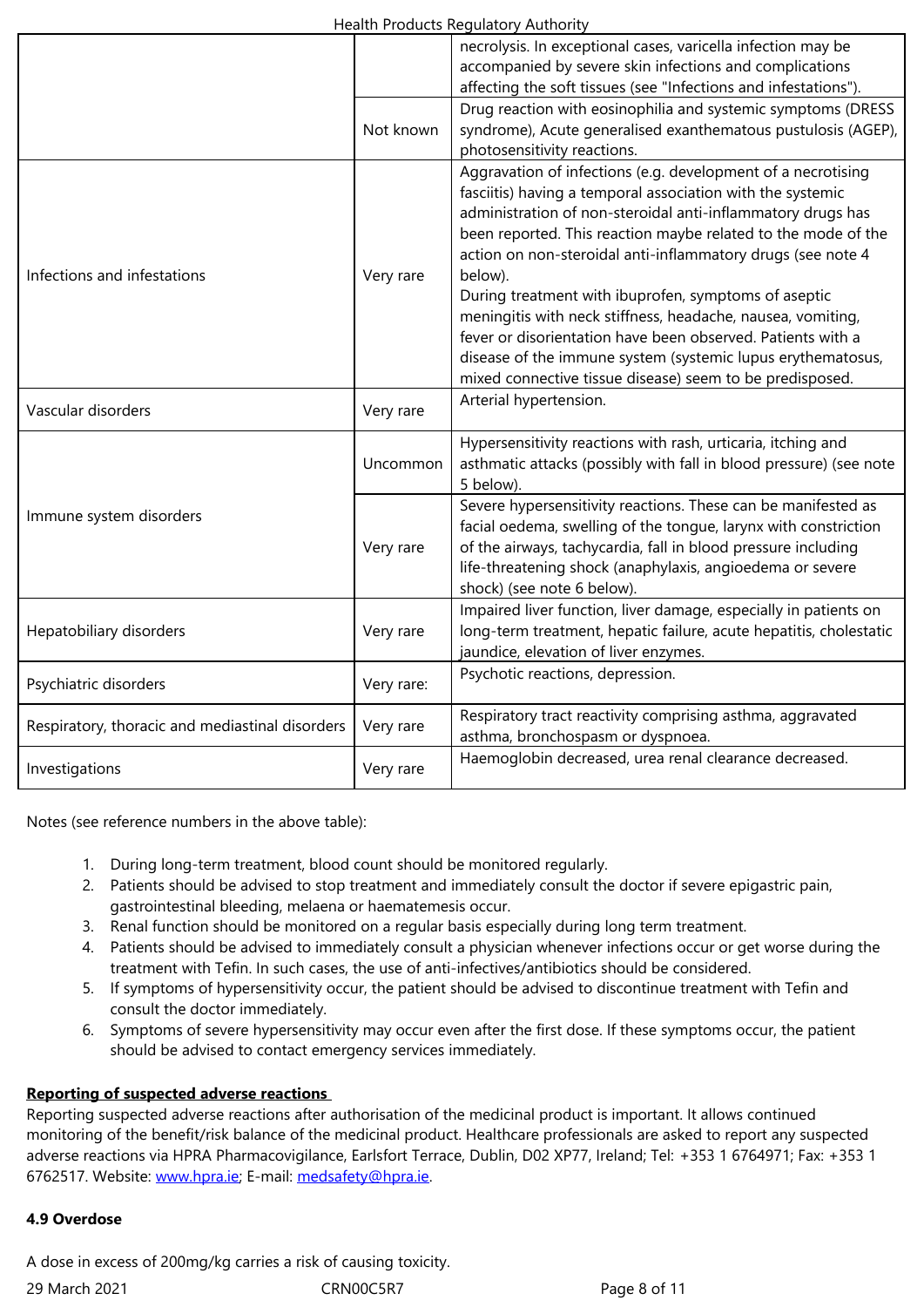# a) Symptoms of overdosing:

Overdosing may lead to CNS-related disorders like headache, dizziness, somnolence and unconsciousness (in children also myoclonic spasms) and abdominal pain, diarrhoea, nausea and vomiting.

Tinnitus, headache, nystagmus, blurred vision, hypotension and gastrointestinal bleeding are also possible. In more serious poisoning, toxicity is seen in the central nervous system, manifesting as dizziness, drowsiness, loss of consciousness, occasionally excitation and disorientation or coma.

Occasionally patients develop convulsions. In serious poisoning, metabolic acidosis may occur and the prothrombin time/INR may be prolonged, probably due to interference with the actions of circulating clotting factors. Acute renal failure and liver damage may occur. Exacerbation of asthma is possible in asthmatics.

b) Therapeutic measures in case of overdose:

There is no specific antidote. Patients should be treated symptomatically as required. Use supportive care where appropriate. Management should include the maintenance of a clear airway and monitoring of cardiac and vital signs until stable. If frequent or prolonged, convulsions should be treated with intravenous diazepam or lorazepam, give bronchodilators for asthma.

# **5 PHARMACOLOGICAL PROPERTIES**

# **5.1 Pharmacodynamic properties**

Pharmacotherapeutic group: nonsteroidal anti-inflammatory and analgesic drugs. ATC Code: M01AE01

Ibuprofen is a nonsteroidal anti-inflammatory and analgesic active substance. In the commonly used animal models, its effect was shown to be due to the inhibition of prostaglandin synthesis. In humans, the active substance alleviates pain, swelling and fever caused by inflammation. Furthermore, ibuprofen inhibits the ADP and collagen-induced platelet aggregation.

Experimental data suggest that ibuprofen may competitively inhibit the effect of low dose acetylsalicylic acid on platelet aggregation when they are dosed concomitantly. Some pharmacodynamic studies show that when single doses of ibuprofen 400 mg were taken within 8 h before or within 30 min after immediate release acetylsalicylic acid dosing (81 mg), a decreased effect of acetylsalicylic acid on the formation of thromboxane or platelet aggregation occurred. Although there are uncertainties regarding extrapolation of these data to the clinical situation, the possibility that regular, long-term use of ibuprofen may reduce the cardioprotective effect of low-dose acetylsalicylic acid cannot be excluded. No clinically relevant effect is considered to be likely for occasional ibuprofen use (see section 4.5).

#### **5.2 Pharmacokinetic properties**

Orally given ibuprofen is partly absorbed in the stomach and completely absorbed from the small intestine. Following rectal administration, the active substance is almost completely absorbed, reaching plasma concentrations similar to those seen after oral ingestion. Peak plasma levels occur in one to two hours after oral administration. Ibuprofen is bound to plasma proteins to the extent of 99 per cent.

After metabolization in the liver (hydroxylation, carboxylation), the pharmacologically inactive metabolites are completely excreted, mainly through the kidneys (90 per cent) and partly in the bile. The elimination half-life is about two hours.

The following results were achieved in a bioavailability study performed in 2004 in 28 healthy volunteers, in comparison with a reference standard:

|                                                                     | <b>Test</b><br>preparation<br>Tefin 150<br>milligram sup<br>positories<br>(ibuprofen) | <b>Reference</b><br>standard<br><b>Ibuprofen</b><br>suspension<br>150<br>milligram<br>(oral) |
|---------------------------------------------------------------------|---------------------------------------------------------------------------------------|----------------------------------------------------------------------------------------------|
| Peak plasma concentration (Cmax, µg/ml):                            | $12.8 \pm 2.6$                                                                        | $16.6 \pm 3.1$                                                                               |
| Time of peak plasma concentration (tmax, hr): Area under the plasma | 1.443 $\pm$                                                                           | 1.285 $\pm$                                                                                  |
| concentration-time curve (AUC, µg/ml*hr):                           | 0.455                                                                                 | 0.635                                                                                        |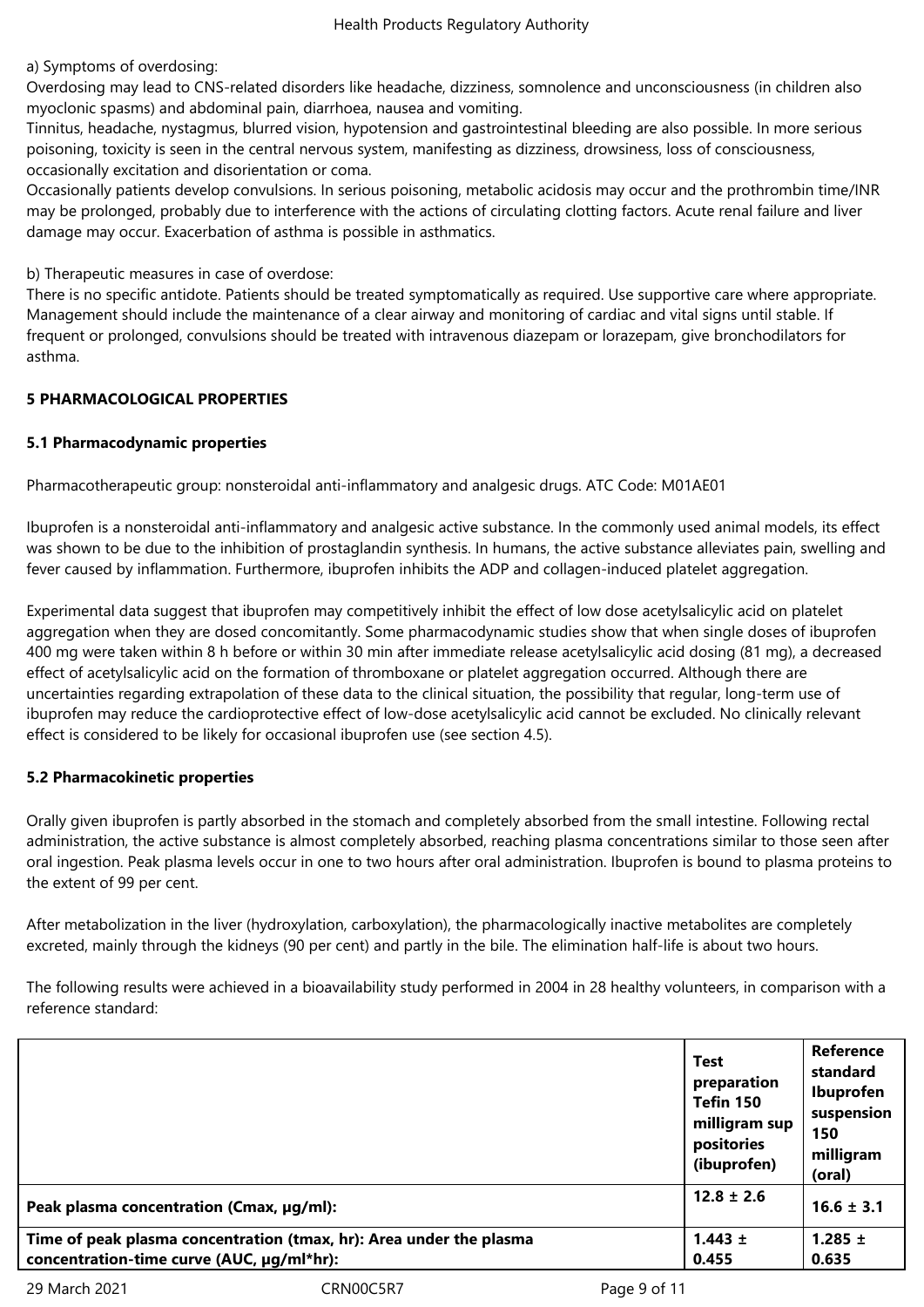|  | $153.94 \pm 14.85$ | $56.25 \pm$ |  |
|--|--------------------|-------------|--|
|  |                    | 12.68       |  |

*These values are expressed (AUC0-inf ) is 95.50 % in relation to the oral suspension (reference standard) Average course of plasma concentrations in comparison with a reference standard in a concentration-time diagram:*

**BANALYTE plasmatic concentration by Treatment Hours Mean** 30000 REFERENCE **Formaletion** TEST Concentration (ng/ml) 20000  $\ddot{\phantom{a}}$ 20 **KA** TIME

#### **5.3 Preclinical safety data**

The subchronic and chronic toxicity of ibuprofen in animal experiments showed up mainly in form of lesions and ulcerations in the gastro-intestinal tract. In vitro and in vivo studies gave no clinically relevant evidence of a mutagenic potential of ibuprofen. In studies in rats and mice no evidence of carcinogenic effects of ibuprofen was found.

Ibuprofen inhibited ovulation in rabbits and impaired implantation in different animal species (rabbit, rat, and mouse). Reproductive toxicity studies conducted in rats and rabbits have demonstrated that ibuprofen passes the placenta; for maternally toxic doses, an increased incidence of malformations (e.g. ventricular septal defects) was observed.

#### **6 PHARMACEUTICAL PARTICULARS**

#### **6.1 List of excipients**

Hard fat

#### **6.2 Incompatibilities**

Not applicable

#### **6.3 Shelf life**

5 years

#### **6.4 Special precautions for storage**

Do not store above 25°C

#### **6.5 Nature and contents of container**

Blister strips of aluminium/polyethylene containing five suppositories. Pack sizes of 10 suppositories and hospital-only 100 pack sizes (10 x 10)

Not all pack sizes may be marketed.

29 March 2021 CRN00C5R7 Page 10 of 11